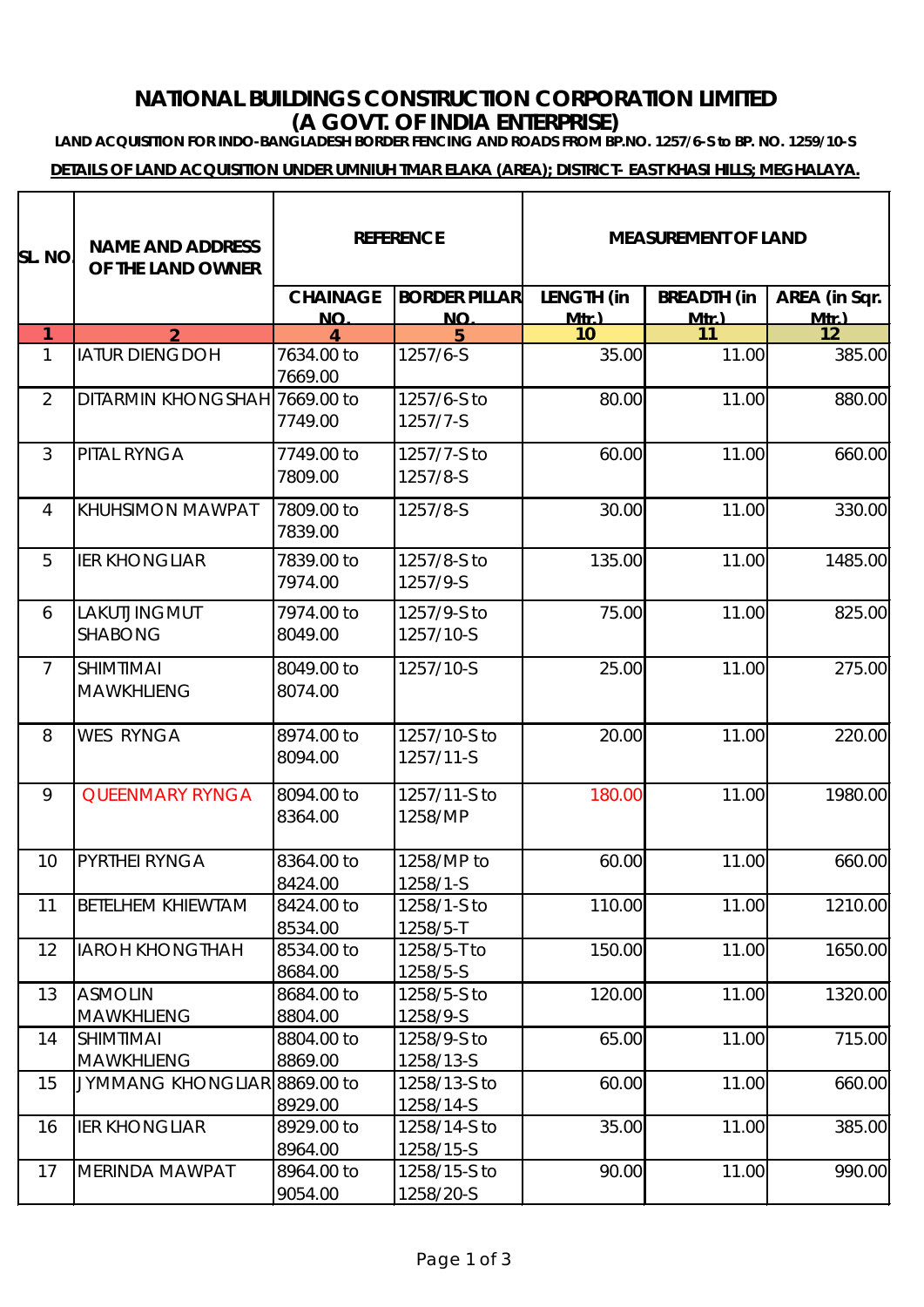# **(A GOVT. OF INDIA ENTERPRISE)**

#### **LAND ACQUISITION FOR INDO-BANGLADESH BORDER FENCING AND ROADS FROM BP.NO. 1257/6-S to BP. NO. 1259/10-S**

#### **DETAILS OF LAND ACQUISITION UNDER UMNIUH TMAR ELAKA (AREA); DISTRICT- EAST KHASI HILLS; MEGHALAYA.**

| SL. NO.      | <b>NAME AND ADDRESS</b><br>OF THE LAND OWNER | <b>REFERENCE</b>      |                         | <b>MEASUREMENT OF LAND</b> |                    |                    |
|--------------|----------------------------------------------|-----------------------|-------------------------|----------------------------|--------------------|--------------------|
|              |                                              | <b>CHAINAGE</b>       | <b>BORDER PILLAR</b>    | LENGTH (in                 | <b>BREADTH</b> (in | AREA (in Sqr.      |
| $\mathbf{1}$ | $\mathcal{P}$                                | NO.                   | <b>NO</b>               | $Mtr$ )<br>10              | $Mtr$ )<br>11      | <u>Mtr )</u><br>12 |
| 18           | <b>PAROMAI</b>                               | 9054.00 to            | 1258/20-S               | 60.00                      | 11.00              | 660.00             |
|              | <b>MAWKHLIENG</b>                            | 9114.00               |                         |                            |                    |                    |
| 19           | <b>SILIAN KHONGSDAM</b>                      | 9114.00 to            | 1258/20-S to            | 25.00                      | 11.00              | 275.00             |
|              |                                              | 9139.00               | 1258/21-S               |                            |                    |                    |
| 20           | <b>NALLAH</b>                                | 9139.00 to            | 1258/28-S               | 25.00                      | 11.00              | 275.00             |
|              |                                              | 9164.00               |                         |                            |                    |                    |
| 21           | <b>MATTI BABHA</b>                           | 9164.00 to            | 1258/29-S               | 20.00                      | 11.00              | 220.00             |
|              | <b>DIENGDOH</b>                              | 9184.00               |                         |                            |                    |                    |
| 22           | PHANANG KHONGLIAR 9184.00 to                 |                       | 1259/MP to              | 120.00                     | 11.00              | 1320.00            |
|              |                                              | 9304.00               | 1259/1-S                |                            |                    |                    |
| 23           | RANI KHIEWTAM                                | 9304.00 to            | 1259/1-S                | 35.00                      | 11.00              | 385.00             |
|              | <b>NALLAH</b>                                | 9339.00               | 1259/1-S                |                            |                    |                    |
| 24           |                                              | 9339.00 to<br>9349.00 |                         | 10.00                      | 11.00              | 110.00             |
| 25           | <b>SILTA MAWKHLIENG</b>                      | 9349.00 to            | 1259/1-S to             | 75.00                      | 11.00              | 825.00             |
|              |                                              | 9424.00               | 1259/2-S                |                            |                    |                    |
| 26           | KRENSUK MAWKHLIENG 9424.00 to                |                       | 1259/2-S                | 50.00                      | 11.00              | 550.00             |
|              |                                              | 9474.00               |                         |                            |                    |                    |
| 27           | <b>SAVIO KHONGPAI</b>                        | 9474.00 to            | 1259/2-S to             | 45.00                      | 11.00              | 495.00             |
|              |                                              | 9519.00               | 1259/3-S                |                            |                    |                    |
| 28           | <b>NALLAH</b>                                | 9519.00 to            | 1259/3-S                | 20.00                      | 11.00              | 220.00             |
|              |                                              | 9539.00               |                         |                            |                    |                    |
| 29           | <b>MAKHON</b>                                | 9539.00 to            | 1259/3-S to             | 120.00                     | 11.00              | 1320.00            |
|              | <b>MAWKHLIENG</b>                            | 9659.00               | 1259/4-S                |                            |                    |                    |
| 30           | <b>SHEMSUK</b>                               | 9659.00 to            | 1259/4-S to             | 85.00                      | 11.00              | 935.00             |
|              | <b>MAWKHLIENG</b>                            | 9744.00               | 1259/5-S                |                            |                    |                    |
| 31           | <b>KHREH KHONGSDEIR</b>                      | 9744.00 to            | 1259/5-S to             | 90.00                      | 11.00              | 990.00             |
|              |                                              | 9834.00               | 1259/6-S                |                            |                    |                    |
| 32           | PHUK KHONGDUP                                | 9834.00 to            | 1259/6-S to             | 15.00                      | 11.00              | 165.00             |
| 33           | <b>NALLAH</b>                                | 9849.00<br>9849.00 tp | 1259/7-S<br>1259/6-S to | 15.00                      | 11.00              | 165.00             |
|              |                                              | 9864.00               | 1259/7-S                |                            |                    |                    |
| 34           | SYRPAI KHIEWTAM                              | 9864.00 to            | 1259/6-S to             | 255.00                     | 11.00              | 2805.00            |
|              |                                              | 10119.00              | 1259/7-S                |                            |                    |                    |
| 35           | ELAKA UMNIUH TMAR                            | 10119.00 to           | 1259/7-S to             | 150.00                     | 11.00              | 1650.00            |
|              |                                              | 10269.00              | 1259/4-T                |                            |                    |                    |
| 36           | <b>JYLLARI DIENGDOH</b>                      | 10269.00 to           | 1259/4-T to             | 150.00                     | 11.00              | 1650.00            |
|              |                                              | 10419.00              | 1259/10-S               |                            |                    |                    |
| 37           | <b>EMOS TYNGSONG</b>                         | 10419.00 to           | 1259/10-S               | 90.00                      | 11.00              | 990.00             |
|              |                                              | 10509.00              |                         |                            |                    |                    |